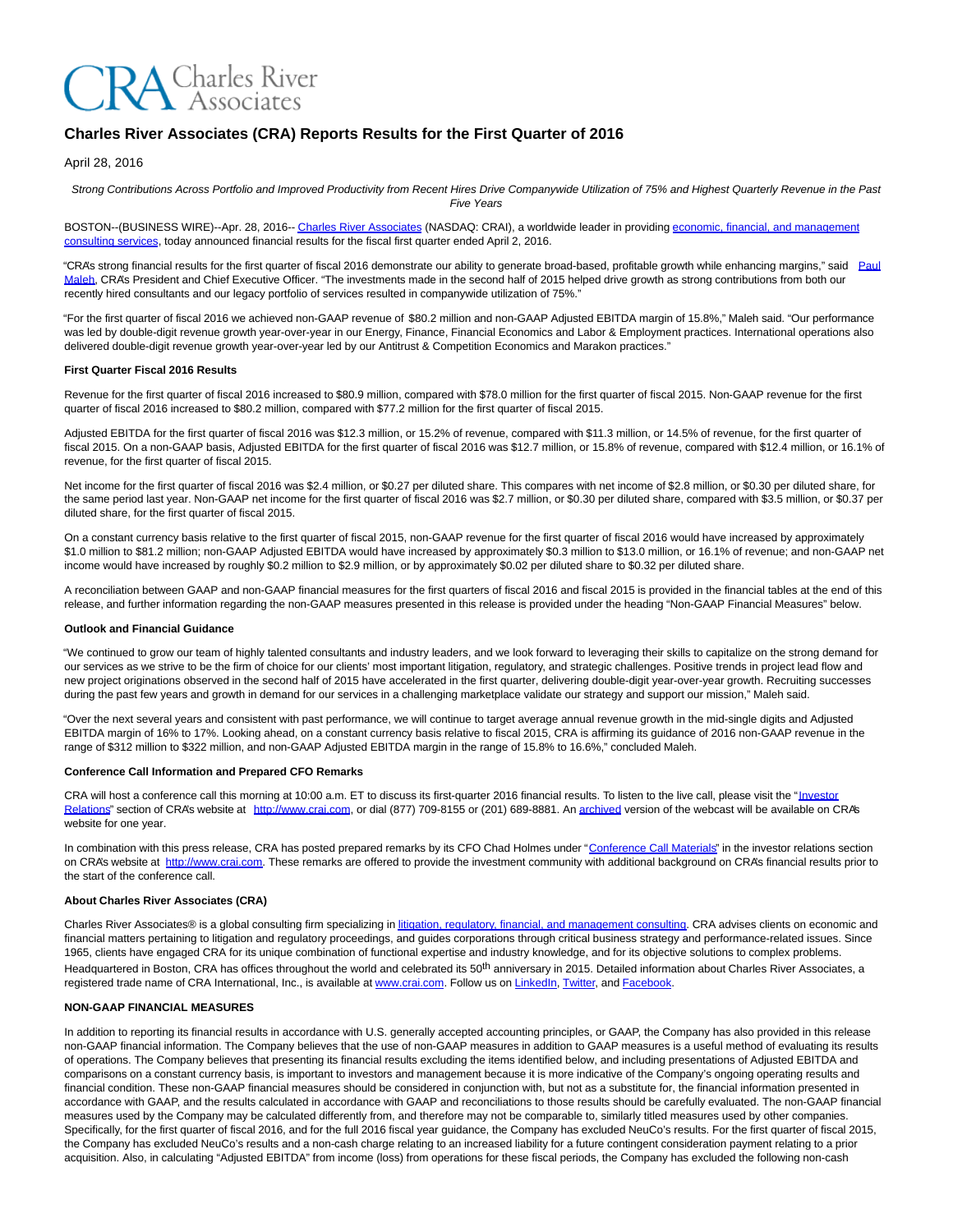expenses: depreciation and amortization, share-based compensation expenses, and amortization of forgivable loans.

Finally, the Company also believes that fluctuations in foreign currency exchange rates can significantly affect its financial results and provides a constant currency presentation to supplement disclosures regarding its results of operations and performance. The Company calculates constant currency amounts relative to a prior period, which also constitute non-GAAP financial information, by converting its current period local currency financial results using the prior period exchange rates. The Company has presented in this press release its non-GAAP revenue, net income, earnings per diluted share and Adjusted EBITDA for the first quarter of fiscal 2016 on a constant currency basis relative to the first quarter of fiscal 2015, and its guidance for fiscal 2016 non-GAAP revenue and Adjusted EBITDA margin on a constant currency basis relative to fiscal 2015.

## **SAFE HARBOR STATEMENT**

Statements in this press release concerning our future business, operating results and financial condition, including guidance on future non-GAAP revenue and non-GAAP Adjusted EBITDA, and statements regarding our targets for financial metrics, the future continuation of current trends, or the future productivity of our consultants or demand for our services, and statements using the terms "look forward," "expect," "target," "believes," "should," or similar expressions, are "forwardlooking" statements as defined in Section 21 of the Exchange Act. These statements are based upon our current expectations and various underlying assumptions. Although we believe there is a reasonable basis for these statements and assumptions, and these statements are expressed in good faith, these statements are subject to a number of additional factors and uncertainties. Our actual non-GAAP revenue and non-GAAP Adjusted EBITDA margin in fiscal 2016 on a constant currency basis relative to fiscal 2015 could differ materially from the guidance presented herein, and our actual performance and results may differ materially from the performance and results contained or implied by the other forward-looking statements made herein, due to many important factors. These factors include, but are not limited to, the loss of key employee consultants or non-employee experts; their failure to generate engagements for us; our inability to attract, hire or retain qualified consultants or to integrate and utilize existing consultants and personnel; the unpredictable nature and risk of litigation-related projects; dependence on the growth of our management consulting practice; the change in demand for our services; the potential loss of clients; changes in the law that affect our practice areas; global economic conditions; foreign exchange rate fluctuations; intense competition; our attributable annual cost savings; changes in our effective tax rate; share dilution from our stock-based compensation; integration and generation of existing and new clients; unanticipated expenses and liabilities; the risk of impairment write downs to our intangible assets, including goodwill; risks associated with acquisitions (past, present and future); risks inherent in international operations; changes in accounting standards, rules and regulations; integration and management of new and existing offices; the ability of clients to terminate engagements with us on short notice; our ability to collect on forgivable loans should any become due; general economic conditions; the performance of our NeuCo subsidiary or the impact of a sale of its business; and professional and other legal liability. Further information on these and other potential factors that could affect our future business, operating results and financial condition is included in our periodic filings with the Securities and Exchange Commission, including risks under the heading "Risk Factors." We cannot guarantee any future results, levels of activity, performance or achievement. We undertake no obligation to update any forward-looking statements after the date of this press release, and we do not intend to do so.

#### **CRA INTERNATIONAL, INC.**

## **UNAUDITED CONDENSED CONSOLIDATED STATEMENTS OF OPERATIONS INCLUDING A RECONCILIATION TO NON-GAAP RESULTS FOR THE QUARTER ENDED APRIL 2, 2016 COMPARED TO THE QUARTER ENDED APRIL 4, 2015 (In thousands, except per share data)**

|                                                                                                                | Quarter Ended April 2, 2016   |                                   |                                                                |                                   |                                       |                               | Quarter Ended April 4, 2015     |                                                            |                                                                            |                            |                                              |  |  |  |
|----------------------------------------------------------------------------------------------------------------|-------------------------------|-----------------------------------|----------------------------------------------------------------|-----------------------------------|---------------------------------------|-------------------------------|---------------------------------|------------------------------------------------------------|----------------------------------------------------------------------------|----------------------------|----------------------------------------------|--|--|--|
|                                                                                                                | <b>GAAP</b><br><b>Results</b> | <b>GAAP</b><br>$%$ of<br>Revenues | <b>Adjustments</b><br>to GAAP<br><b>Results</b><br>(NeuCo) (2) | <b>Non-GAAP</b><br><b>Results</b> | Non-GAAP<br>$%$ of<br><b>Revenues</b> | <b>GAAP</b><br><b>Results</b> | GAAP %<br>of<br><b>Revenues</b> | to GAAP<br><b>Results</b><br>(Contingent<br>Liability) (1) | <b>Adjustments Adjustments</b><br>to GAAP<br><b>Results</b><br>(NeuCo) (2) | Non-GAAP<br><b>Results</b> | <b>Non-GAAP</b><br>$%$ of<br><b>Revenues</b> |  |  |  |
| Revenues<br>Costs of                                                                                           | \$80,912                      | 100.0%                            | \$<br>737                                                      | 80,175<br>\$                      | 100.0%                                | \$78,039                      | 100.0%                          | \$                                                         | \$<br>867                                                                  | \$<br>77,172               | 100.0%                                       |  |  |  |
| services                                                                                                       | 55,515                        | 68.6%                             | 328                                                            | 55,187                            | 68.8%                                 | 53,819                        | 69.0%                           | 833                                                        | 341                                                                        | 52,645                     | 68.2%                                        |  |  |  |
| Gross profit                                                                                                   | 25,397                        | 31.4%                             | 409                                                            | 24,988                            | 31.2%                                 | 24,220                        | 31.0%                           | (833)                                                      | 526                                                                        | 24,527                     | 31.8%                                        |  |  |  |
| Selling, general<br>and<br>administrative<br>expenses<br>Depreciation<br>and<br>amortization                   | 19,221<br>1,850               | 23.8%<br>2.3%                     | 822                                                            | 18,399<br>1,850                   | 22.9%<br>2.3%                         | 18,083<br>1,661               | 23.2%<br>2.1%                   |                                                            | 803                                                                        | 17,280<br>1,661            | 22.4%<br>2.2%                                |  |  |  |
| Income (Loss)                                                                                                  |                               |                                   |                                                                |                                   |                                       |                               |                                 |                                                            |                                                                            |                            |                                              |  |  |  |
| from operations                                                                                                | 4,326                         | 5.3%                              | (413)                                                          | 4,739                             | 5.9%                                  | 4,476                         | 5.7%                            | (833)                                                      | (277)                                                                      | 5,586                      | 7.2%                                         |  |  |  |
| Interest and<br>other (expense)<br>income, net<br>Income (Loss)<br>before provision<br>for income<br>taxes and | (141)                         | $-0.2%$                           | (7)                                                            | (134)                             | $-0.2%$                               | 155                           | 0.2%                            |                                                            | 598                                                                        | (443)                      | 0.6%                                         |  |  |  |
| noncontrolling<br>interest<br>Provision for                                                                    | 4,185                         | 5.2%                              | (420)                                                          | 4,605                             | 5.7%                                  | 4,631                         | 5.9%                            | (833)                                                      | 321                                                                        | 5,143                      | 6.7%                                         |  |  |  |
| income taxes                                                                                                   | (1,946)                       | $-2.4%$                           |                                                                | (1,946)                           | $-2.4%$                               | (1,732)                       | $-2.2%$                         |                                                            | (48)                                                                       | (1,684)                    | $-2.2%$                                      |  |  |  |
| Net Income<br>(Loss)<br>Net Loss<br>(Income)                                                                   | 2,239                         | 2.8%                              | (420)                                                          | 2,659                             | 3.3%                                  | 2,899                         | 3.7%                            | (833)                                                      | 273                                                                        | 3,459                      | 4.5%                                         |  |  |  |
| attributable to<br>noncontrolling                                                                              | 184                           | 0.2%                              | 184                                                            |                                   | 0.0%                                  | (120)                         | $-0.2%$                         |                                                            | (120)                                                                      |                            | 0.0%                                         |  |  |  |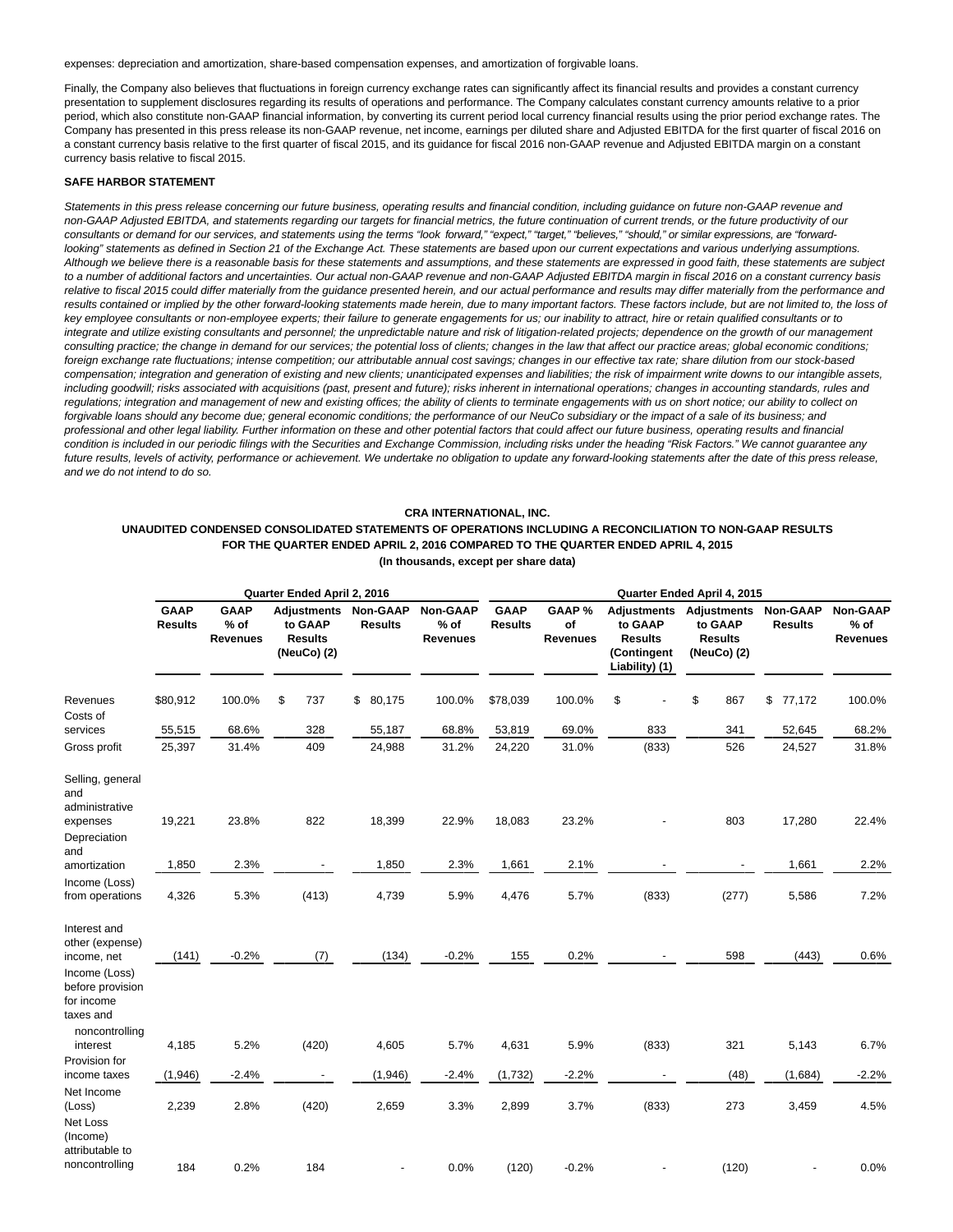| interests, net of<br>tax<br>Net Income<br>(Loss)<br>attributable to<br>CRA<br>International,<br>Inc. | \$2,423    | 3.0% | \$<br>(236) | \$<br>2,659 | 3.3% | \$2,779    | 3.6% | \$<br>(833) | \$<br>153 | \$<br>3,459 | 4.5% |
|------------------------------------------------------------------------------------------------------|------------|------|-------------|-------------|------|------------|------|-------------|-----------|-------------|------|
| Net Income per<br>share<br>attributable to<br>CRA<br>International,<br>Inc.<br>Basic                 | \$<br>0.27 |      |             | \$<br>0.30  |      | \$<br>0.30 |      |             |           | 0.38        |      |
| Diluted                                                                                              | \$0.27     |      |             | \$<br>0.30  |      | \$<br>0.30 |      |             |           | 0.37        |      |
| Weighted<br>average<br>number of<br>shares<br>outstanding:                                           |            |      |             |             |      |            |      |             |           |             |      |
| Basic                                                                                                | 8,871      |      |             | 8,871       |      | 9,190      |      |             |           | 9,190       |      |
| Diluted                                                                                              | 8,927      |      |             | 8,927       |      | 9,403      |      |             |           | 9,403       |      |

(1) This adjustment includes activity related to a decrease in the liability for future contingent consideration payments in connection with a previous acquisition.

(2) These adjustments include activity related to NeuCo in the Company's GAAP results.

## **CRA INTERNATIONAL, INC. UNAUDITED ADJUSTED EBITDA INCLUDING A RECONCILIATION TO NON-GAAP ADJUSTED EBITDA FOR THE FISCAL QUARTER ENDED APRIL 2, 2016 COMPARED TO THE FISCAL QUARTER ENDED APRIL 4, 2015 (In thousands)**

|                                                         | Quarter Ended April 2, 2016                                |                                          |    |                                                                |    |                                                         |                                       | Quarter Ended April 4, 2015                                |                                          |    |                                                                                 |    |                                                                |    |                                                         |                                       |
|---------------------------------------------------------|------------------------------------------------------------|------------------------------------------|----|----------------------------------------------------------------|----|---------------------------------------------------------|---------------------------------------|------------------------------------------------------------|------------------------------------------|----|---------------------------------------------------------------------------------|----|----------------------------------------------------------------|----|---------------------------------------------------------|---------------------------------------|
|                                                         | <b>GAAP</b><br>Quarter<br><b>Ended</b><br>April 2,<br>2016 | <b>GAAP</b><br>$%$ of<br><b>Revenues</b> |    | <b>Adjustments</b><br>to GAAP<br><b>Results</b><br>(NeuCo) (2) |    | Non-GAAP<br>Quarter<br><b>Ended</b><br>April 2,<br>2016 | Non-GAAP<br>$%$ of<br><b>Revenues</b> | <b>GAAP</b><br>Quarter<br><b>Ended</b><br>April 4,<br>2015 | <b>GAAP</b><br>$%$ of<br><b>Revenues</b> |    | <b>Adjustments</b><br>to GAAP<br><b>Results</b><br>(Contigent<br>Liability) (1) |    | <b>Adjustments</b><br>to GAAP<br><b>Results</b><br>(NeuCo) (2) |    | Non-GAAP<br>Quarter<br><b>Ended</b><br>April 4,<br>2015 | Non-GAAP<br>$%$ of<br><b>Revenues</b> |
| Revenues                                                | \$80,912                                                   | 100.0%                                   | \$ | 737                                                            | \$ | 80,175                                                  | 100.0%                                | \$78,039                                                   | 100.0%                                   | \$ |                                                                                 | \$ | 867                                                            | \$ | 77,172                                                  | 100.0%                                |
| Income (Loss)<br>from<br>operations<br>Depreciation     | \$4,326                                                    | 5.3%                                     | \$ | (413)                                                          | \$ | 4,739                                                   | 5.9%                                  | \$<br>4,476                                                | 5.7%                                     | \$ | (833)                                                                           | \$ | (277)                                                          | \$ | 5,586                                                   | 7.2%                                  |
| and<br>amortization                                     | 1,850                                                      | 2.3%                                     |    |                                                                |    | 1,850                                                   | 2.3%                                  | 1,661                                                      | 2.1%                                     |    |                                                                                 |    |                                                                |    | 1,661                                                   | 2.2%                                  |
| <b>EBITDA</b>                                           | 6,176                                                      | 7.6%                                     |    | (413)                                                          |    | 6,589                                                   | 8.2%                                  | 6,137                                                      | 7.9%                                     |    | (833)                                                                           |    | (277)                                                          |    | 7,247                                                   | 9.4%                                  |
| Share-based<br>compensation<br>expenses<br>Amortization | 1,649                                                      | 2.0%                                     |    |                                                                |    | 1,649                                                   | 2.1%                                  | 1,609                                                      | 2.1%                                     |    |                                                                                 |    |                                                                |    | 1,609                                                   | 2.1%                                  |
| of forgivable<br>loans                                  | 4,454                                                      | 5.5%                                     |    |                                                                |    | 4,454                                                   | 5.6%                                  | 3,573                                                      | 4.6%                                     |    |                                                                                 |    |                                                                |    | 3,573                                                   | 4.6%                                  |
| Adjusted<br><b>EBITDA</b>                               | \$12,279                                                   | 15.2%                                    |    | (413)                                                          | \$ | 12,692                                                  | 15.8%                                 | \$11,319                                                   | 14.5%                                    | \$ | (833)                                                                           | \$ | (277)                                                          | \$ | 12,429                                                  | 16.1%                                 |

(1) This adjustment includes activity related to a decrease in the liability for future contingent consideration payments in connection with a previous acquisition.

(2) These adjustments include activity related to NeuCo in the Company's GAAP results.

## **CRA INTERNATIONAL, INC. UNAUDITED CONDENSED CONSOLIDATED BALANCE SHEETS (In thousands)**

**April 2, January 2, 2016 2016**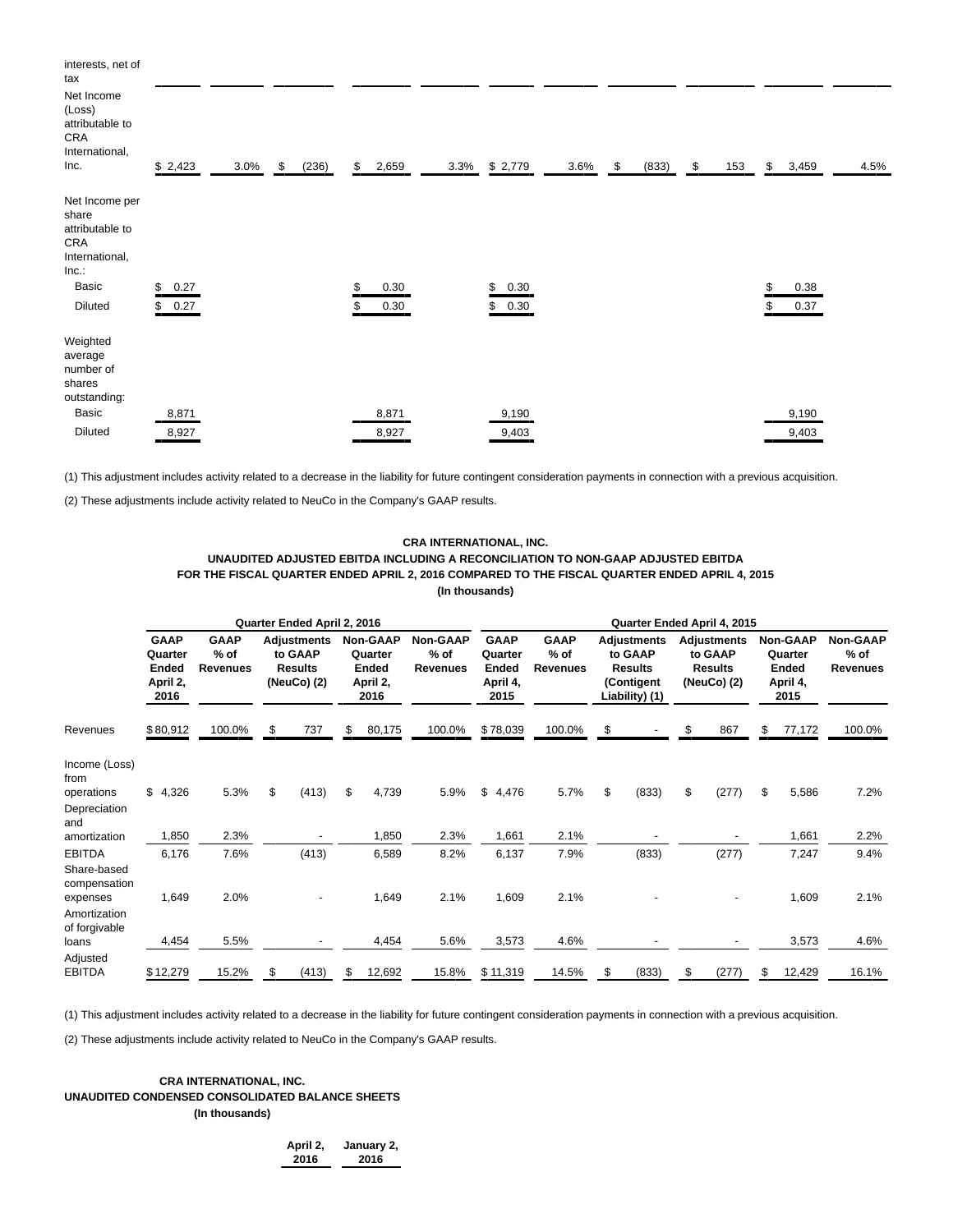## **Assets**

| Cash and cash equivalents                  | \$<br>22,581 | \$ | 38,139  |
|--------------------------------------------|--------------|----|---------|
| Accounts receivable and unbilled, net      | 88,818       |    | 86,377  |
| Other current assets                       | 13,864       |    | 16,278  |
| Total current assets                       | 125,263      |    | 140,794 |
| Property and equipment, net                | 35,243       |    | 31,338  |
| Goodwill and intangible assets, net        | 80,028       |    | 80,561  |
| Other assets                               | 58,442       |    | 61,024  |
| Total assets                               | \$298,976    | \$ | 313,717 |
| Liabilities and shareholders' equity       |              |    |         |
| <b>Current liabilities</b>                 | \$<br>65,791 | \$ | 86,458  |
| Long-term liabilities                      | 18,966       |    | 16,191  |
| <b>Total liabilities</b>                   | 84,757       |    | 102,649 |
| Total shareholders' equity                 | 214,219      |    | 211,068 |
| Total liabilities and shareholders' equity | \$298,976    | S  | 313,717 |

## **CRA INTERNATIONAL, INC.**

# **UNAUDITED CONDENSED CONSOLIDATED STATEMENTS OF CASH FLOWS**

(In thousands)

|                                                               | Quarter Ended    | Quarter Ended |                  |  |  |
|---------------------------------------------------------------|------------------|---------------|------------------|--|--|
|                                                               | April 2,<br>2016 |               | April 4,<br>2015 |  |  |
| Operating activities:                                         |                  |               |                  |  |  |
| Net income                                                    | \$<br>2,239      | \$            | 2,899            |  |  |
| Adjustments to reconcile net income                           |                  |               |                  |  |  |
| to net cash used in operating activities,                     |                  |               |                  |  |  |
| net of effect of acquired businesses:                         |                  |               |                  |  |  |
| Non-cash items, net                                           | 6,387            |               | 4,137            |  |  |
| Accounts receivable and unbilled services                     | (2,941)          |               | (7, 312)         |  |  |
| Working capital items, net                                    | (15, 645)        |               | (23, 926)        |  |  |
| Net cash used in operating activities                         | (9,960)          |               | (24, 202)        |  |  |
| Investing activities:                                         |                  |               |                  |  |  |
| Purchase of property and equipment                            | (5,073)          |               | (2, 364)         |  |  |
| Collections on notes receivable                               |                  |               | 1,550            |  |  |
| Payments on notes receivable                                  |                  |               | (40)             |  |  |
| Net cash used in investing activities                         | (5,073)          |               | (854)            |  |  |
| Financing activities:                                         |                  |               |                  |  |  |
| Payments on notes payable                                     | (75)             |               | (300)            |  |  |
| Tax withholding payments reimbursed by restricted shares      | (490)            |               | (66)             |  |  |
| Excess tax benefits from share-based compensation             | 32               |               | 39               |  |  |
| Repurchase of common stock                                    | (296)            |               | (4, 535)         |  |  |
| Net cash used in financing activities                         | (829)            |               | (4,862)          |  |  |
| Effect of foreign exchange rates on cash and cash equivalents | 304              |               | (1,051)          |  |  |
| Net decrease in cash and cash equivalents                     | (15, 558)        |               | (30, 969)        |  |  |
| Cash and cash equivalents at beginning of period              | 38,139           |               | 48,199           |  |  |
| Cash and cash equivalents at end of period                    | \$<br>22,581     | \$            | 17,230           |  |  |
| Supplemental cash flow information:                           |                  |               |                  |  |  |
| Cash paid for income taxes                                    | \$<br>281        | \$            | 168              |  |  |
| Cash paid for interest                                        | \$<br>155        | \$            | 78               |  |  |
| Property and equipment unpaid or accrued                      | \$<br>2,022      | \$            | -                |  |  |
|                                                               |                  |               |                  |  |  |